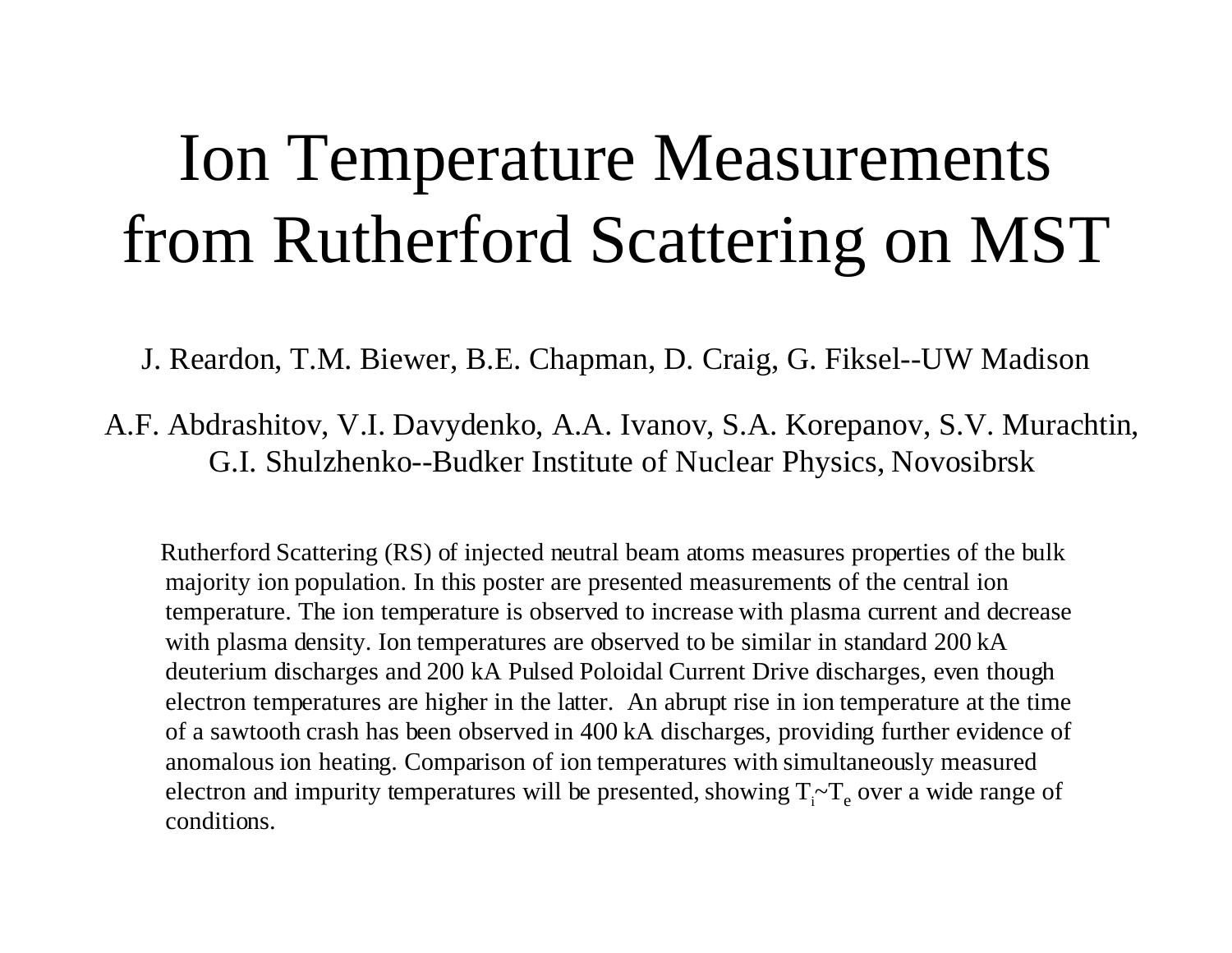

## **Diagnostic Neutral Beam Source**



20 KeV Helium 4 A equivalent current 3 ms beam duration Energy spread  $\Delta E \sim 300 \text{ eV}$ Angular spread  $\Delta\theta \sim 0.03$ Built at Novosibrsk Operated reliably on MST since December 1999 Weight: 40 kg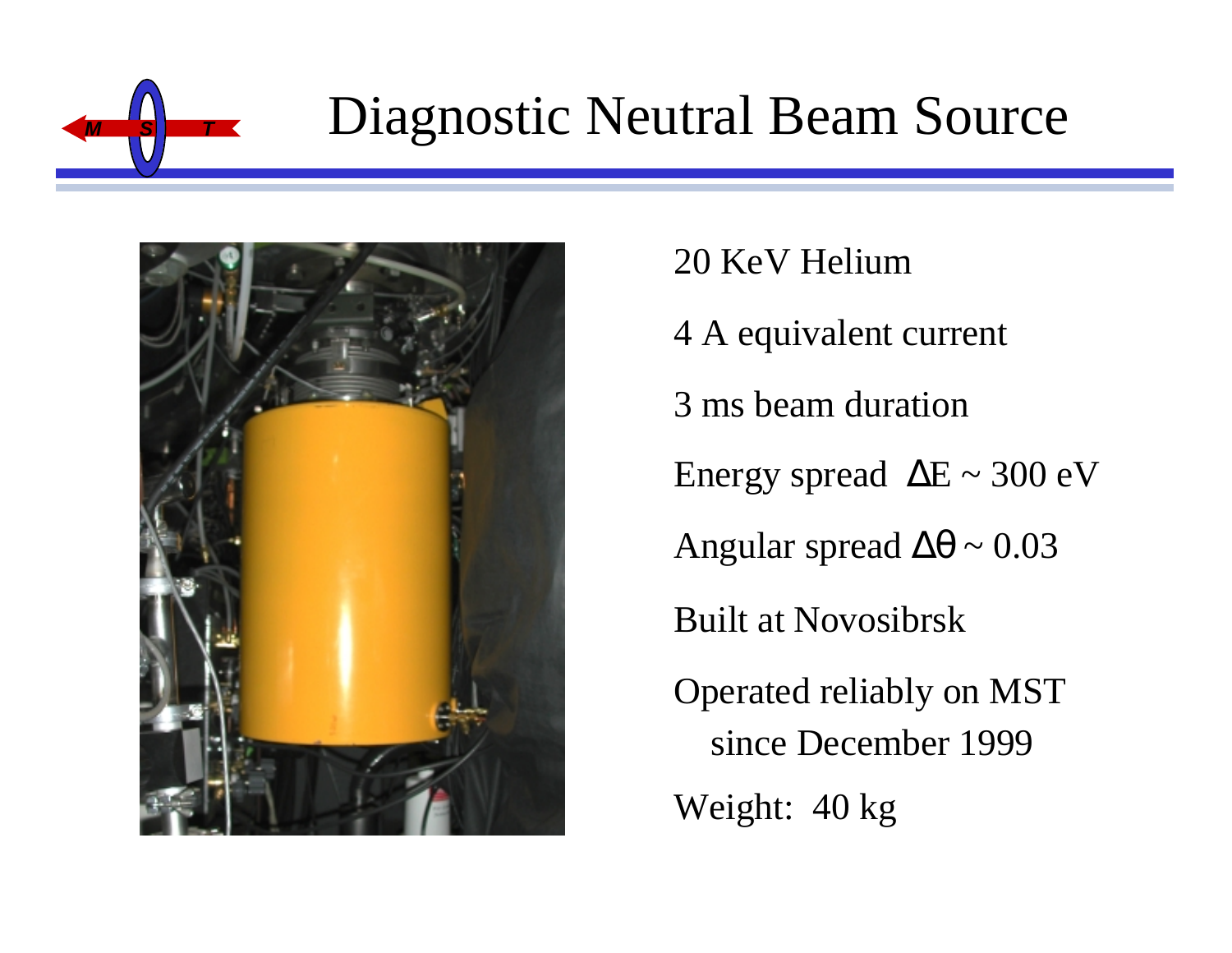

## **Rutherford Analyzers**



2 independent 12-channel electrostatic neutral particle analyzers Each analyzer axis can be tilted (in toroidal and poloidal planes) or translated (in poloidal plane) Transimpedance =  $10^9$  V/A Built at Novosibrsk Operated reliably on MST since December 1999 Weight: 60 kg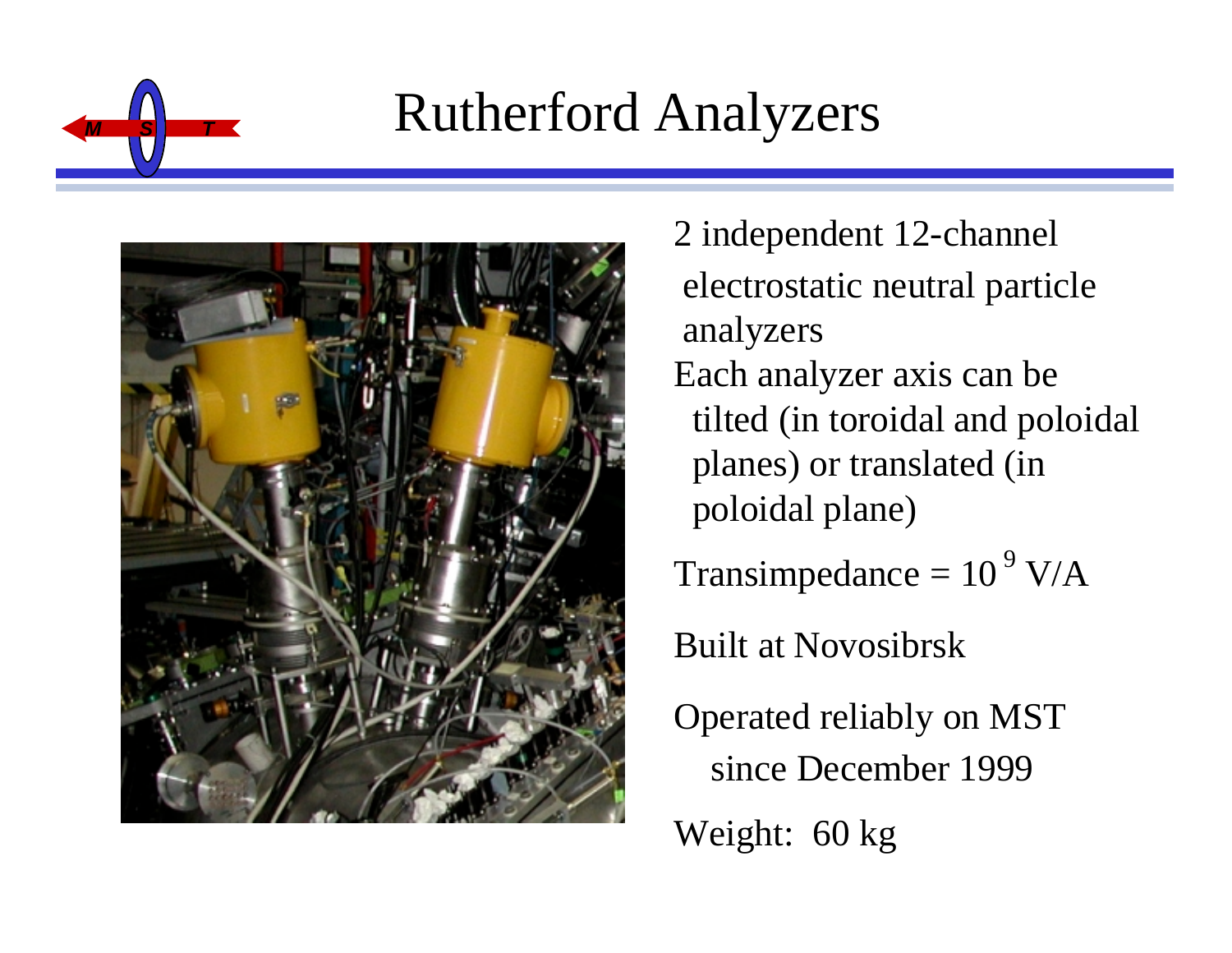

## **Rutherford Scattering on MST**



Rutherford scattering diagnostic on MST.

Small-angle scattering of beam atoms by plasma ions Scattering volume  $\sim$  30 cm in minor radius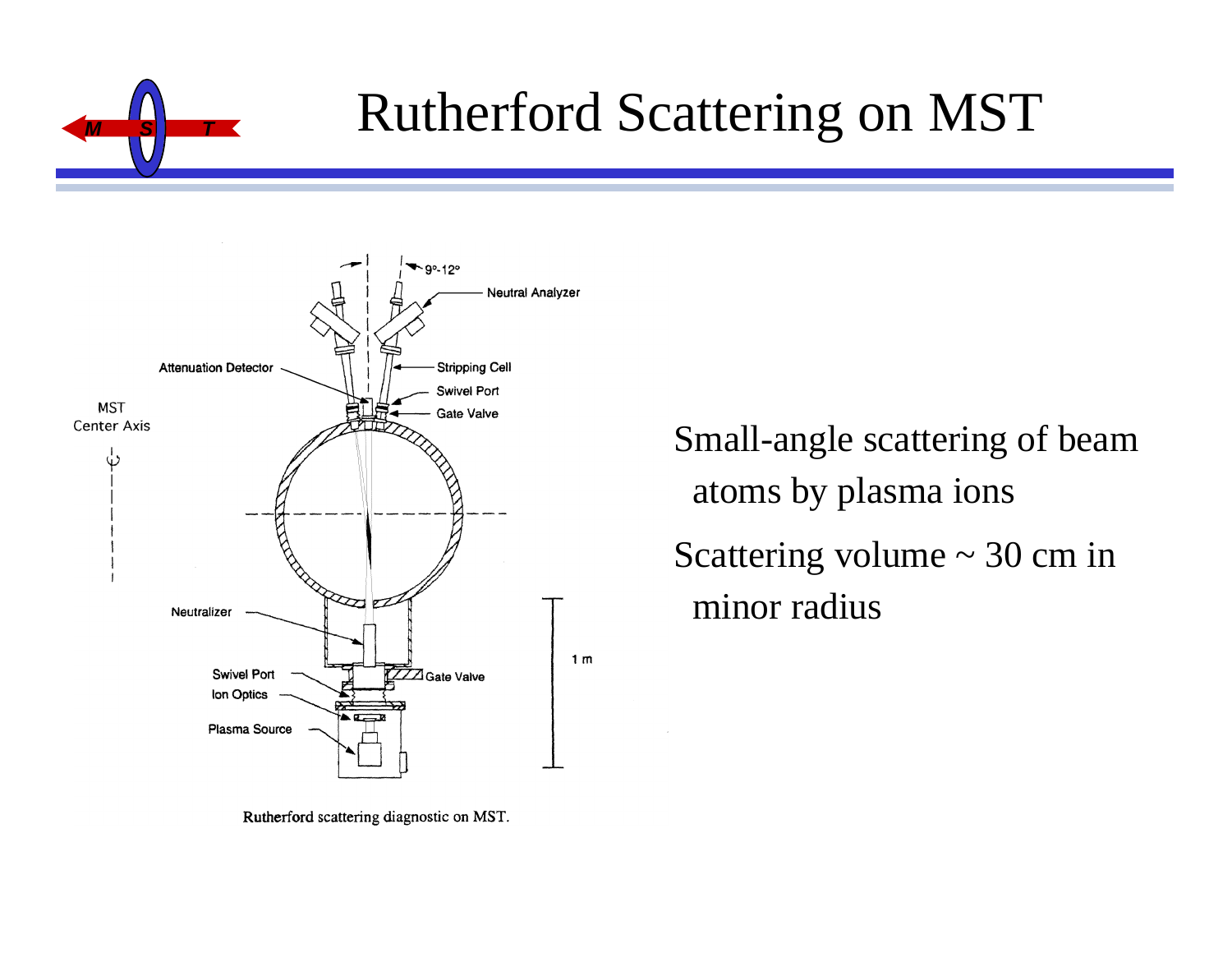

## **Principle of Rutherford Scattering**

### $T<sub>i</sub>$  found from width of energy spectrum of scattered atoms



Assume ideal beam (monoenergetic, zero angular dispersion)

For scattering angle q, energy spectrum of scattered atoms is approximately Gaussian:

Variance  $\Delta$  :

 $\Delta = \sqrt{2\mu E_o T_i \theta^2}$ 

Centroid  $E_c$  :

 $= E_0(1 E_c = E_0(1 - \mu\theta^2)$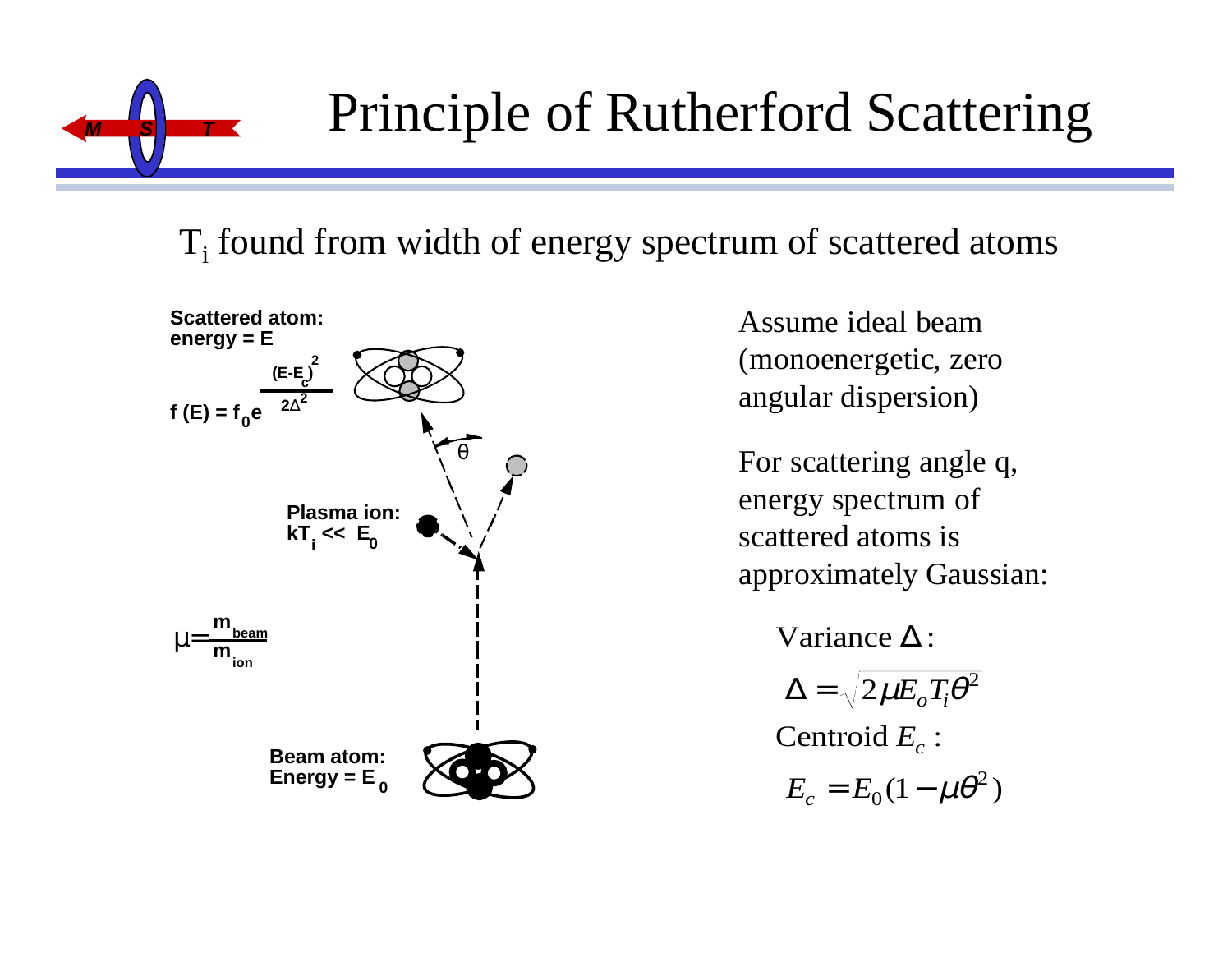

## **Rutherford Scattering Raw Data**



Typical spectrum: vertical line is beam energy averaging time 300 µ s

Signal from channel 8 (averaging done over interval between dot-dash lines)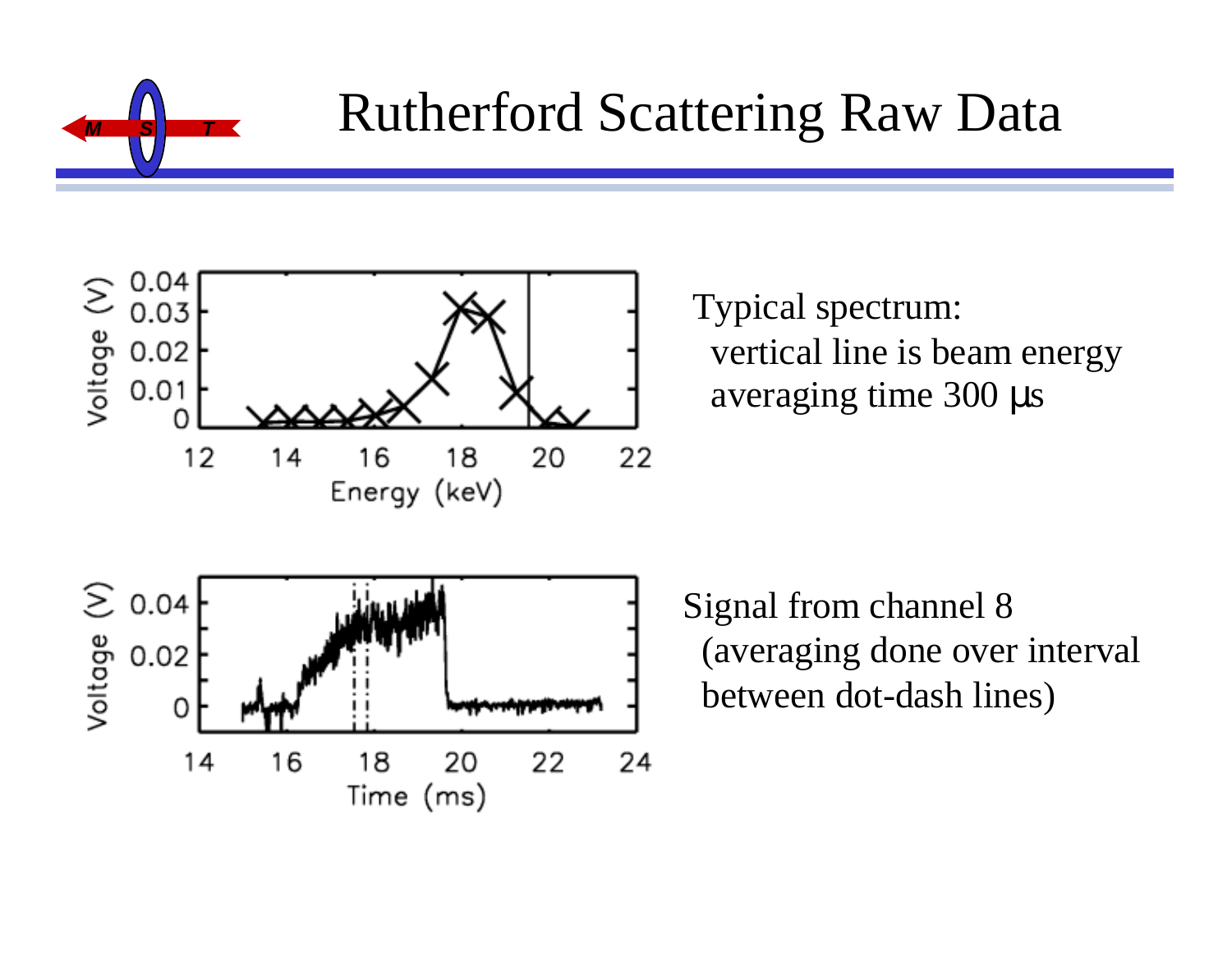

First described: E. Rutherford, Philos. Mag. **21**, 669 (1911).

First proposed as a T<sub>i</sub> diagnostic: Abramov et al, Sov. Phys. Tech. Phys. **16,** 1520 (1972).

Uses by fusion community:

- T-4 Aleksandrov, et al., JETP Letters **29**, 1 (1979).
- JT-60 Tobita, et al., Nucl. Fus. **28**, 1719 (1988).
- 
- 
- •MST (RFP) This poster!

•TEXTOR van Blokland et al., RSI **63**, 3359 (1992). •GDT (mirror) Anikeev et al., Phys. Plas. **4**, 347 (1997).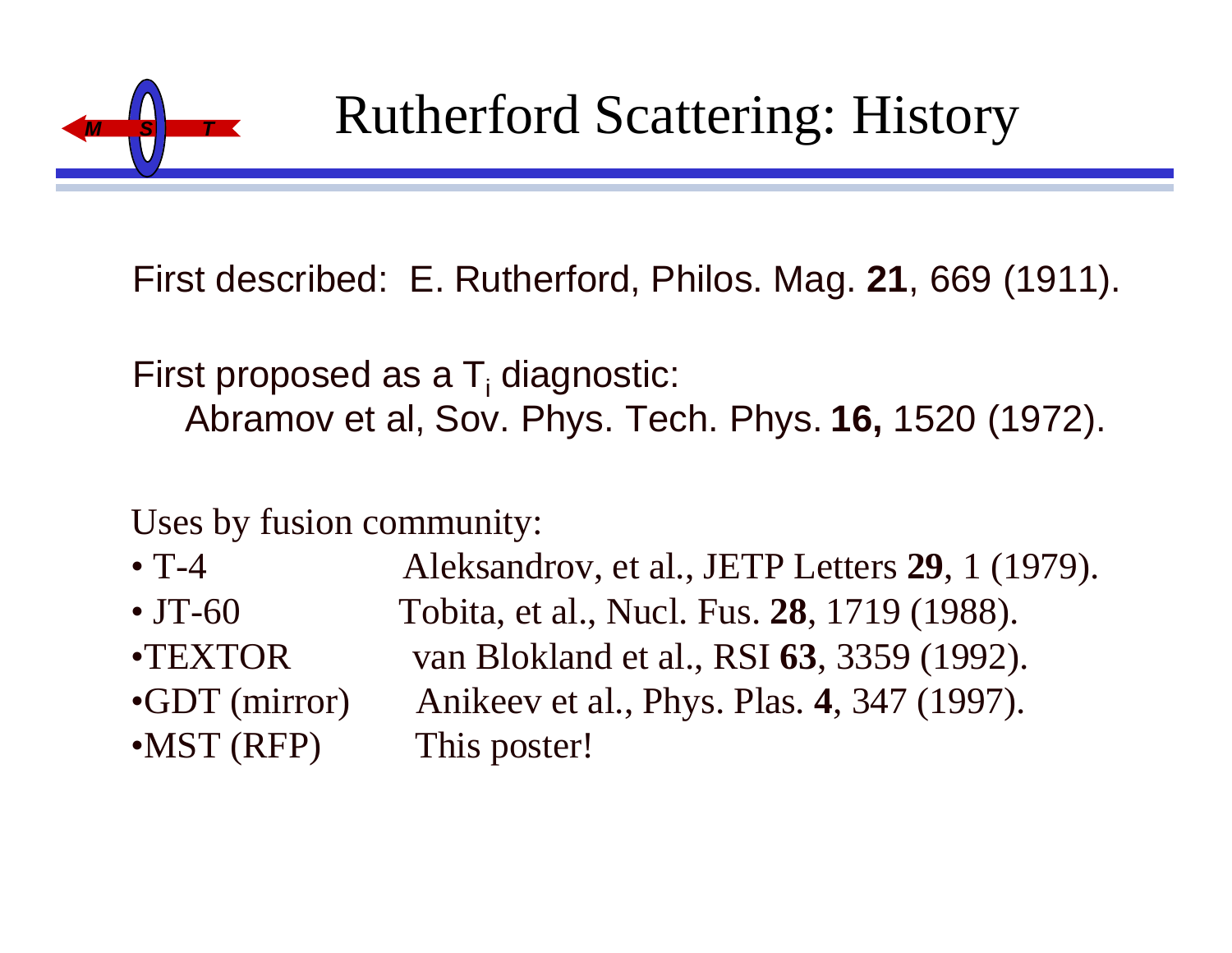

# $Calibration$

#### Normalized Scattering Spectra



•Argon Peak •Position - beam energy

•Hydrogen Peak •Position - scattering angle •Width - instrumental width

•Plasma Peak •Width - ion temperature

For more information on RS calibration and analysis, see Reardon et al., RSI **72** 1 (2001)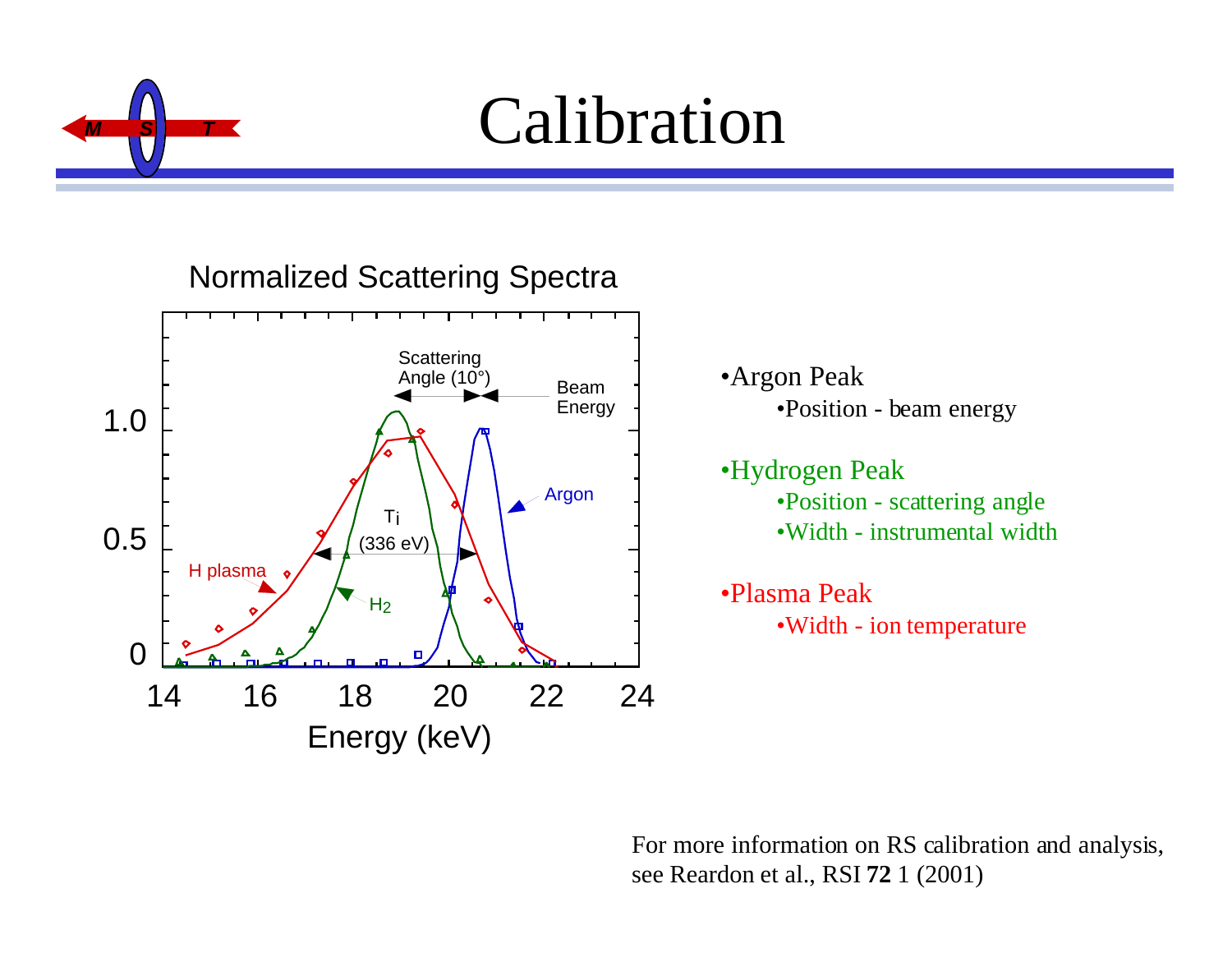



Ensemble parameters:

- 50 shots
- low density ( $n_e \sim 0.8 \times 10^{13} \text{ cm}^{-3}$ )
- deeply reversed  $(f \sim -0.35)$

 ${\rm T}_{\scriptscriptstyle\rm H}$  measured by RS,  $T_{_{\text{Imp}}}$  from  $C^V$  line emission,  $T_{\rm e}$  from Thomson scattering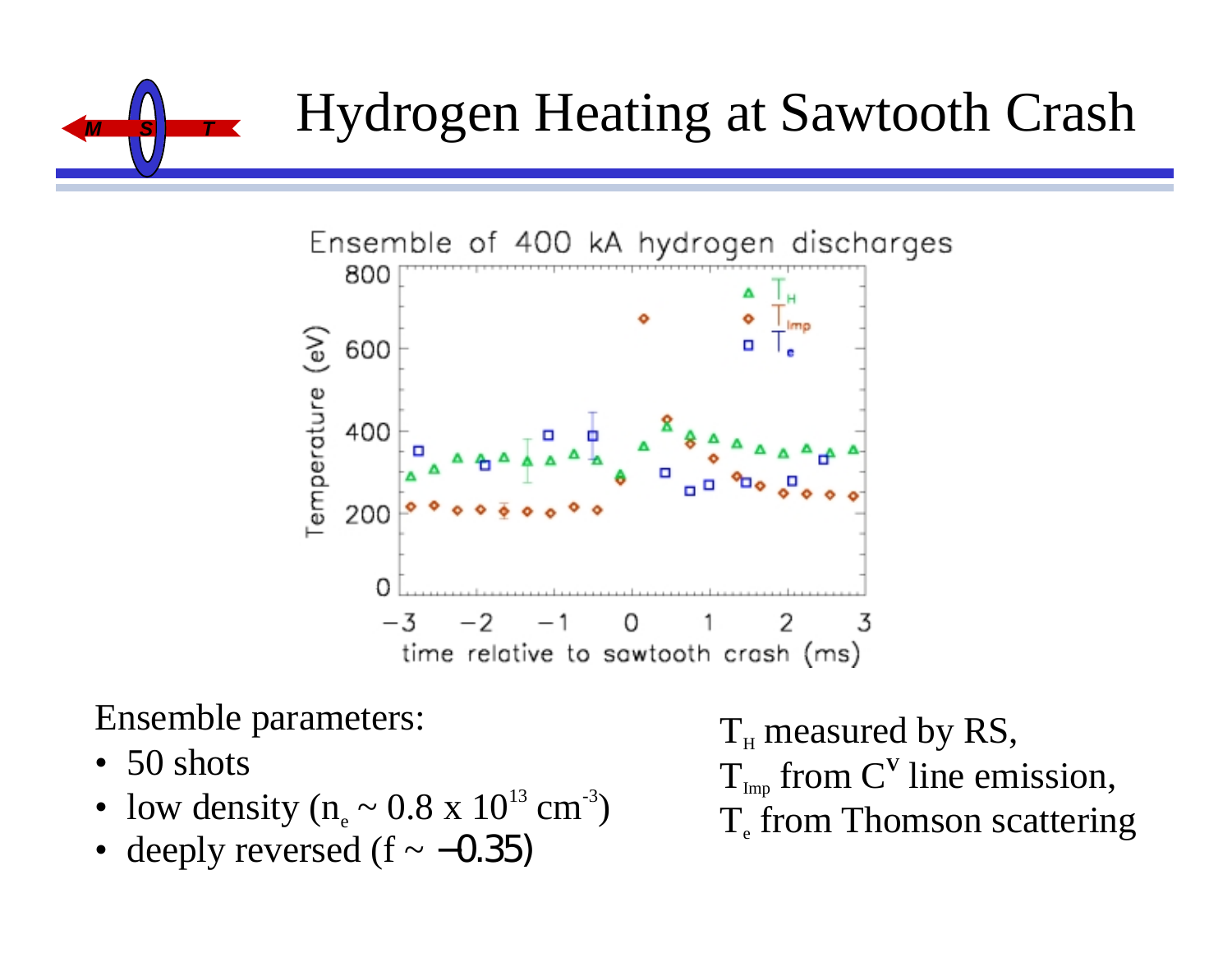



Ensemble parameters:

- 50 shots
- medium density ( $n_e \sim 1.2 \times 10^{13} \text{ cm}^3$ )
- deeply reversed  $(f \sim -0.35)$

 ${\rm T}_{\scriptscriptstyle{\rm D}}$  measured by RS,  $T_{_{\text{Imp}}}$  from  $C^V$  line emission,  $T_{\rm e}$  from Thomson scattering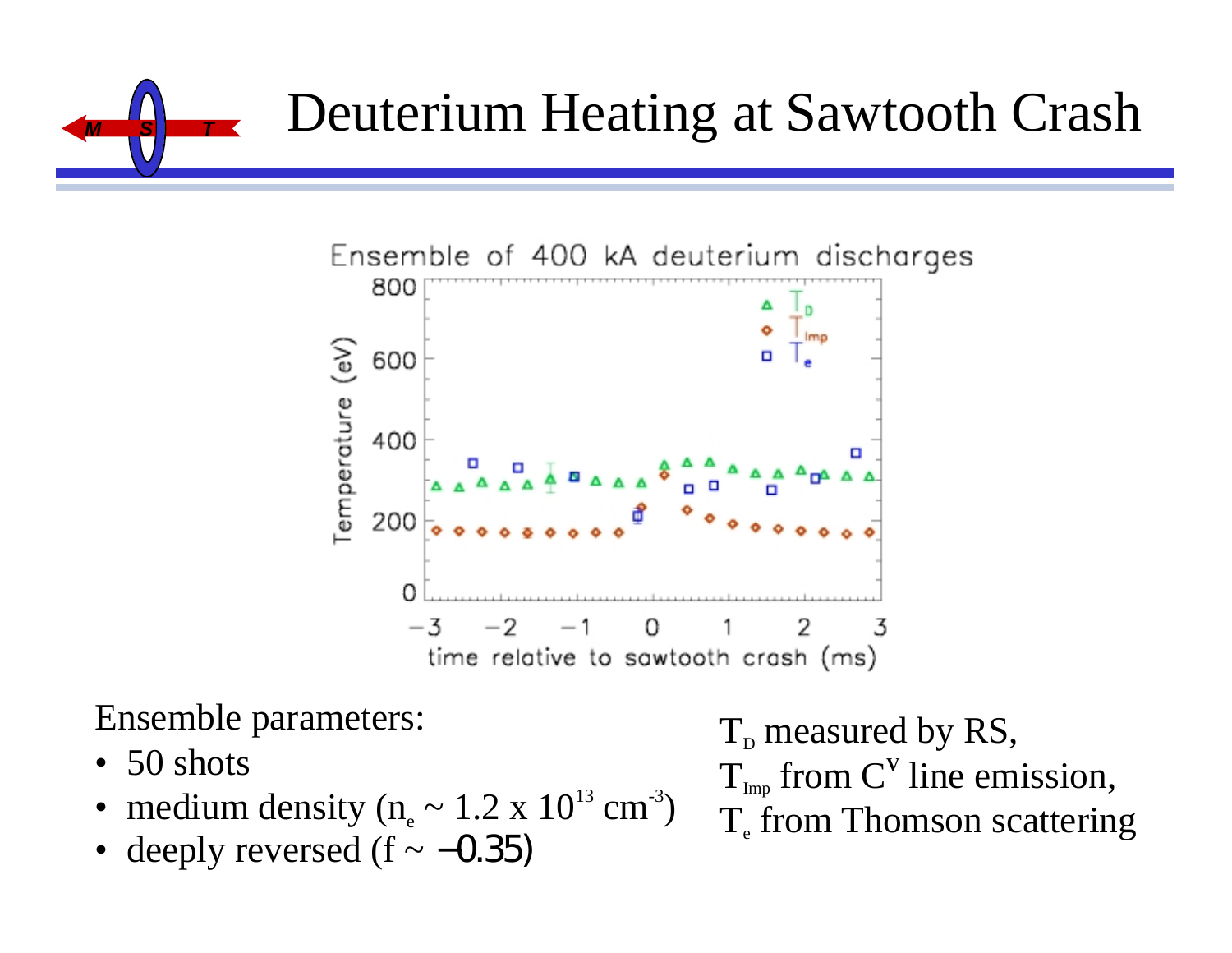

A sudden anomalous increase in  $T<sub>i</sub>$  at the time of the sawtooth crash has been well documented on MST using

- •Passive Charge Exchange Scime et al., Phys. Fluids B. 4 (12), 4062 (1992) •Impurity line radiation Den Hartog and Fonck, RSI **<sup>65</sup>** (10), 3238 (1994)
- The RS measurement demonstrates that the bulk majority ion species also partakes of this heating.

For a contemporary theoretical analysis of this anomalous heating, see Gatto and Terry (UW Plasma Physics report DOE/ER/53291-327, soon to be available at http://sprott.physics.wisc.edu/theory/home.htm).

Has anyone looked for this effect in a tokamak?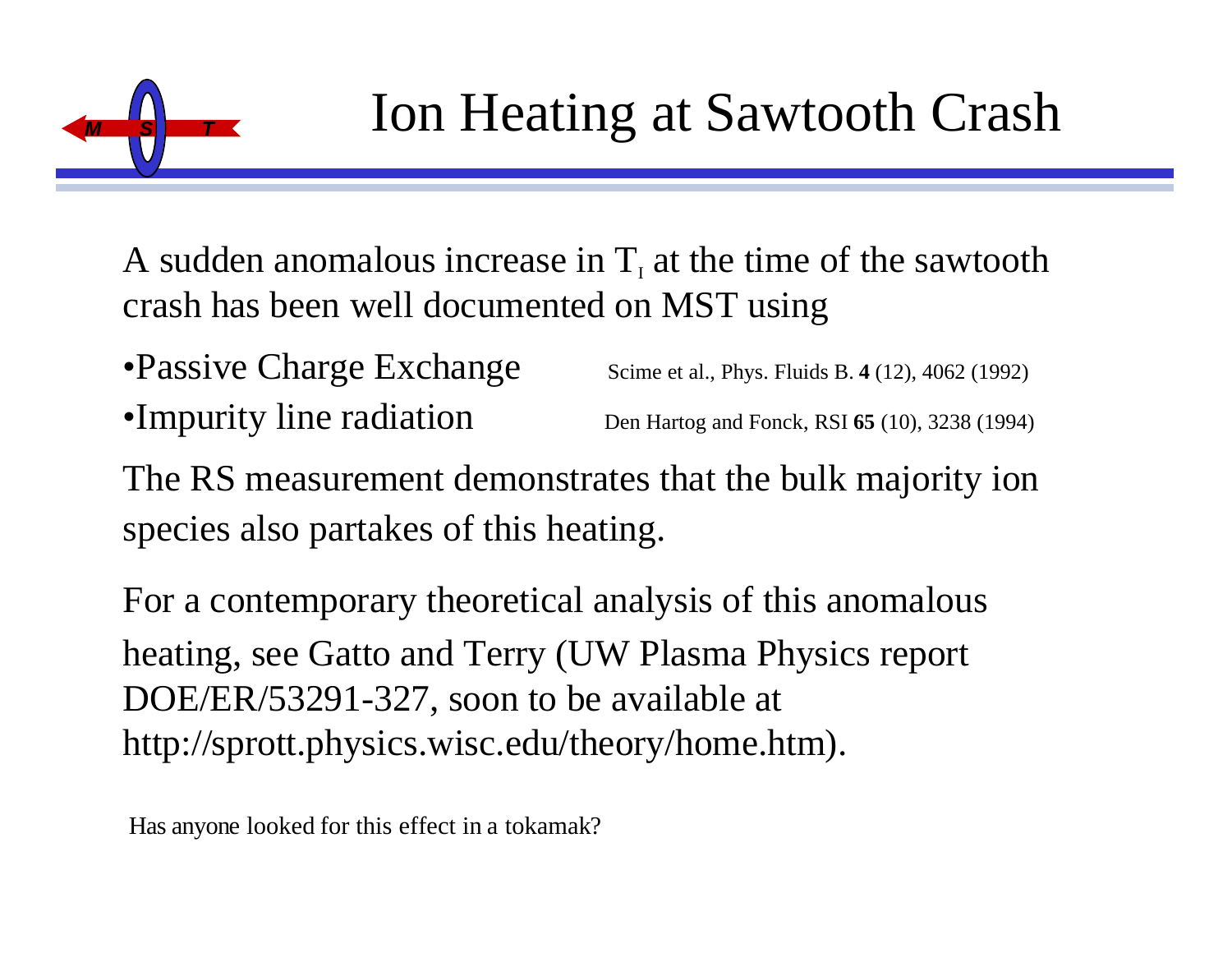



Each data point represents the average of 5 shots (all shots  $f \sim -0.35$ ).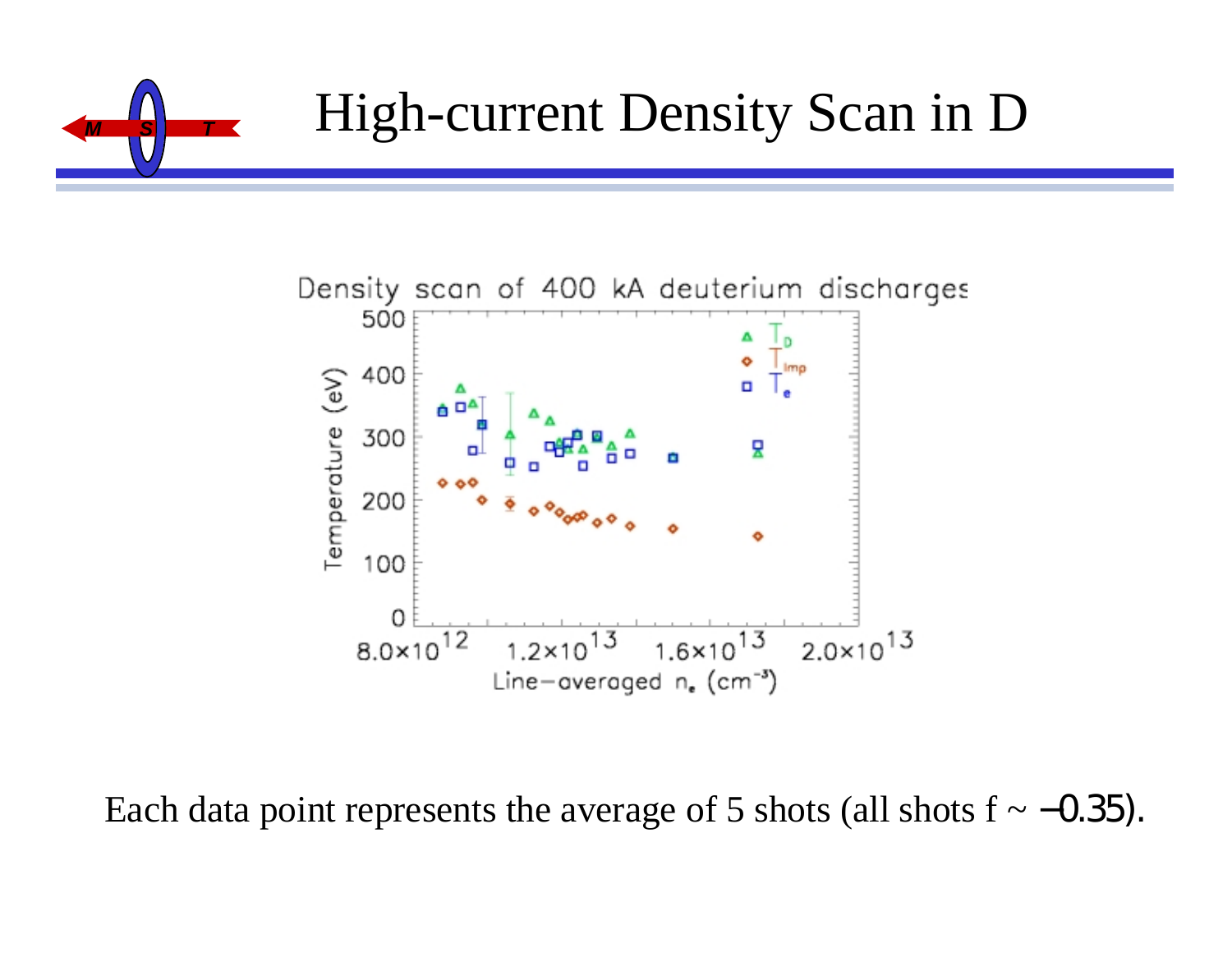

### Rutherford Scattering

- Time resolution ~300 µs, limited by plasma electrical noise
- Spatial resolution  $+/- 15$  cm (centered at  $r/a=0.3$ )
- Signal increases with density and decreases with temperature

### Thomson Scattering

- Time resolution 100 ns, limited by counting statistics
- Spatial resolution  $+/- 4$  cm (centered at r/a = 0.0)
- Signal increases with density and decreases with temperature

### C V Line Emission (Impurity Dynamics Spectrometer)

- Time resolution ~10 µs, limited by digitization
- emitting region can be far from the core and move during the shot
- $\bullet$  T  $_{\textrm{\tiny{IMP}}}$  calculated from average of anti-parallel tangential views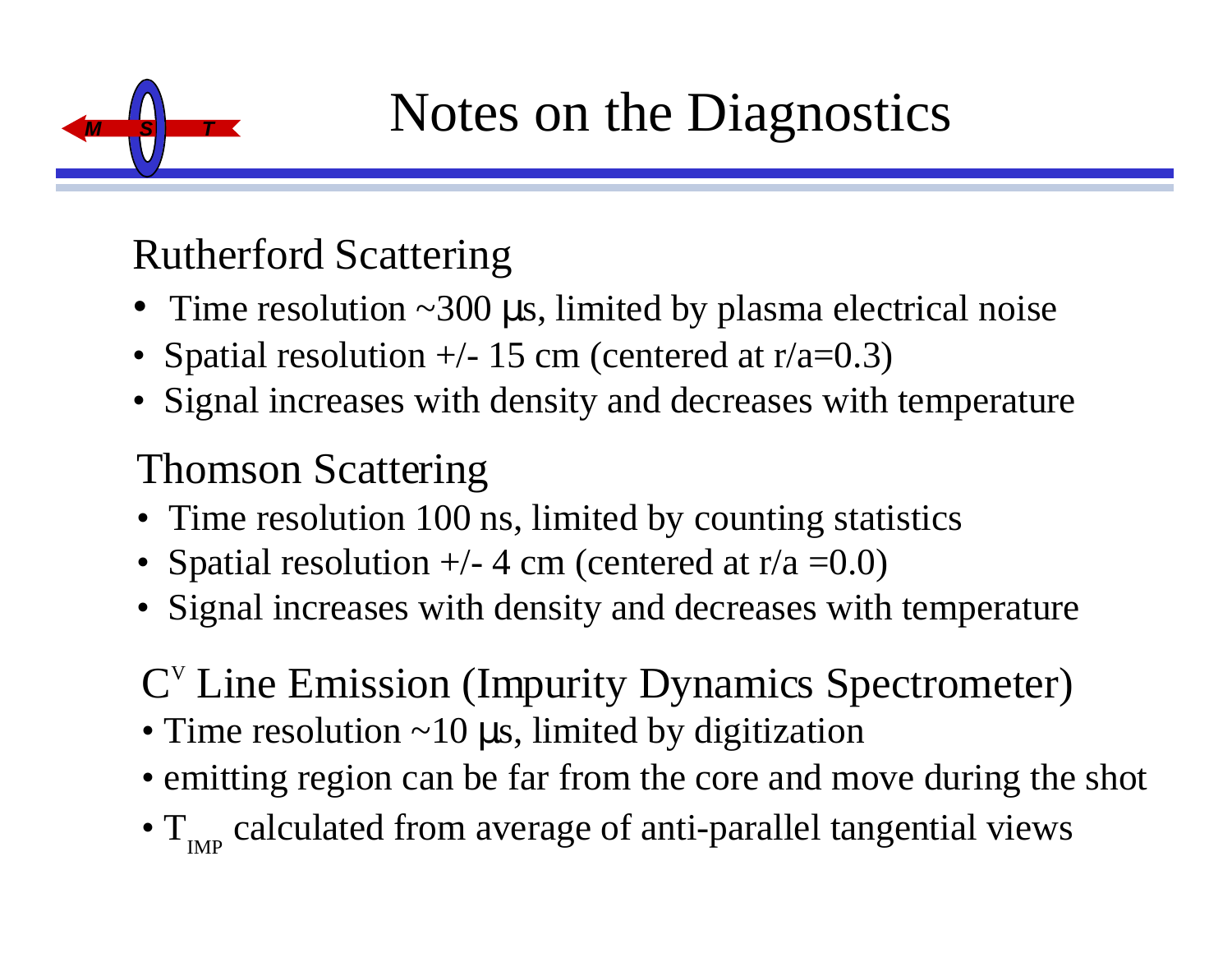

We expect the anomalous ion heating to increase with:

- deeper reversal (more negative f)
- decreasing density
- decreasing ion mass
- plasma current

More experiments planned for after APS...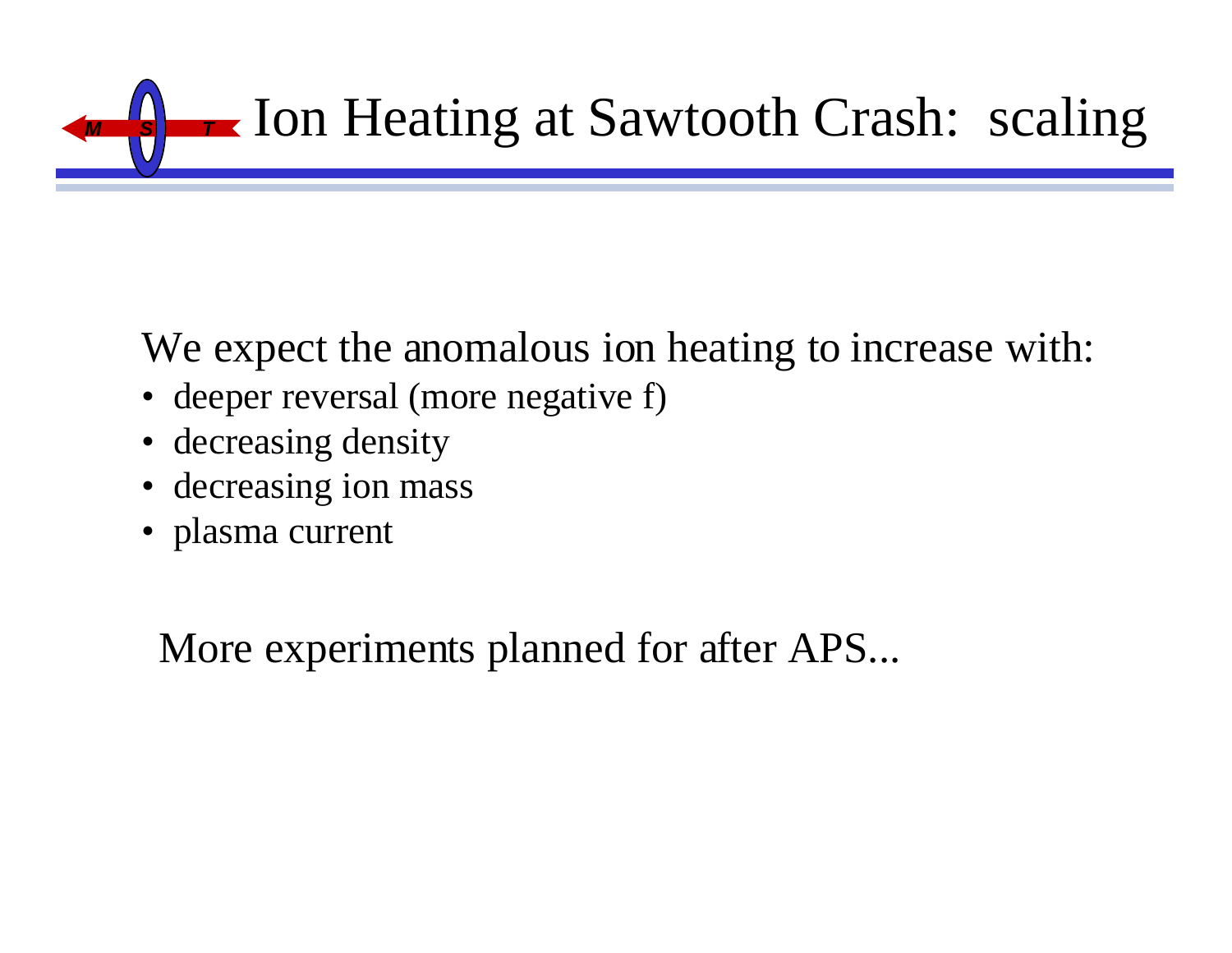



Deuterons are the same temperature in PPCD and regular discharges. Electrons are hotter in PPCD discharges than in regular discharges.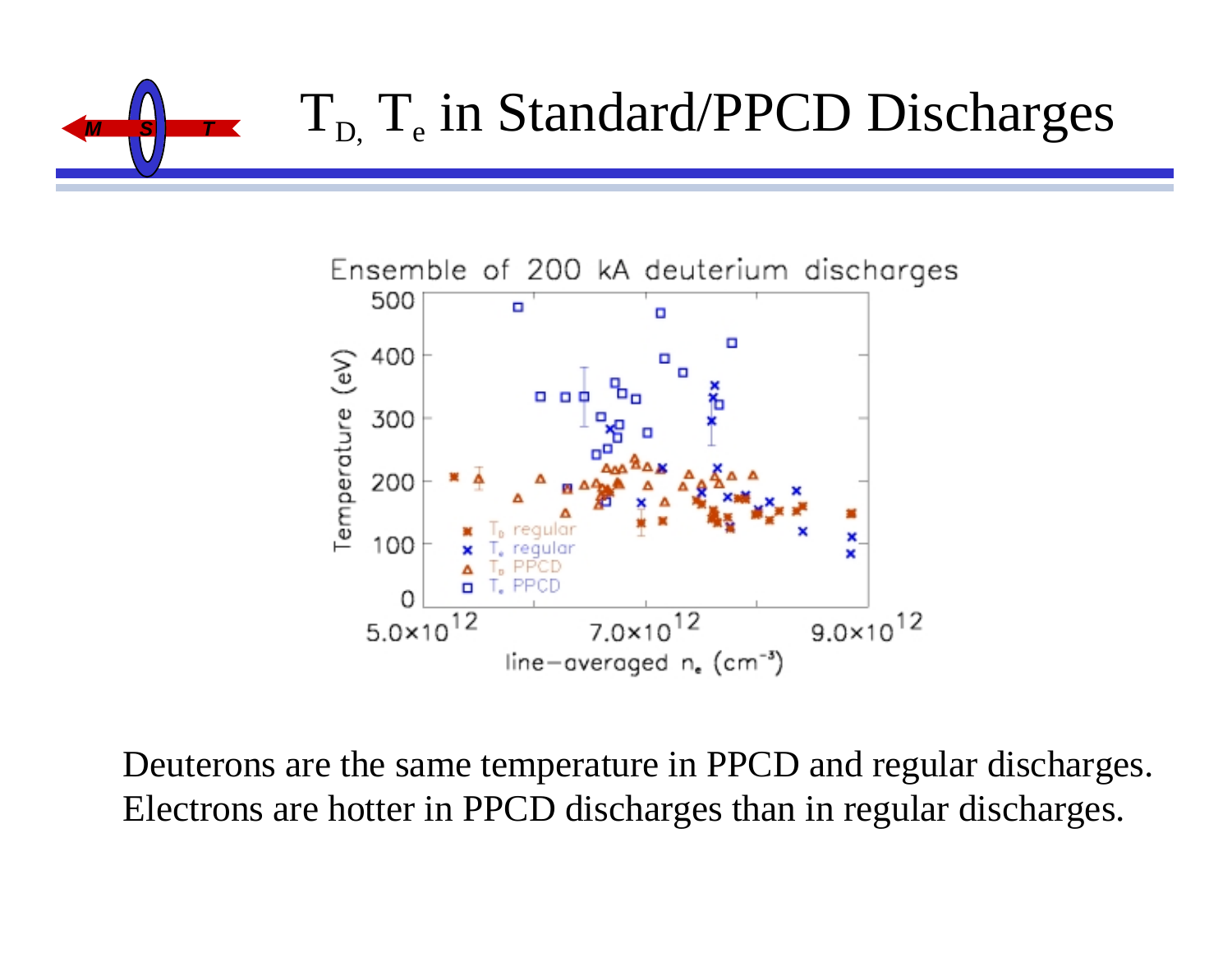



10 shots per data point. Current flattop lasts from 10 ms to 35 ms.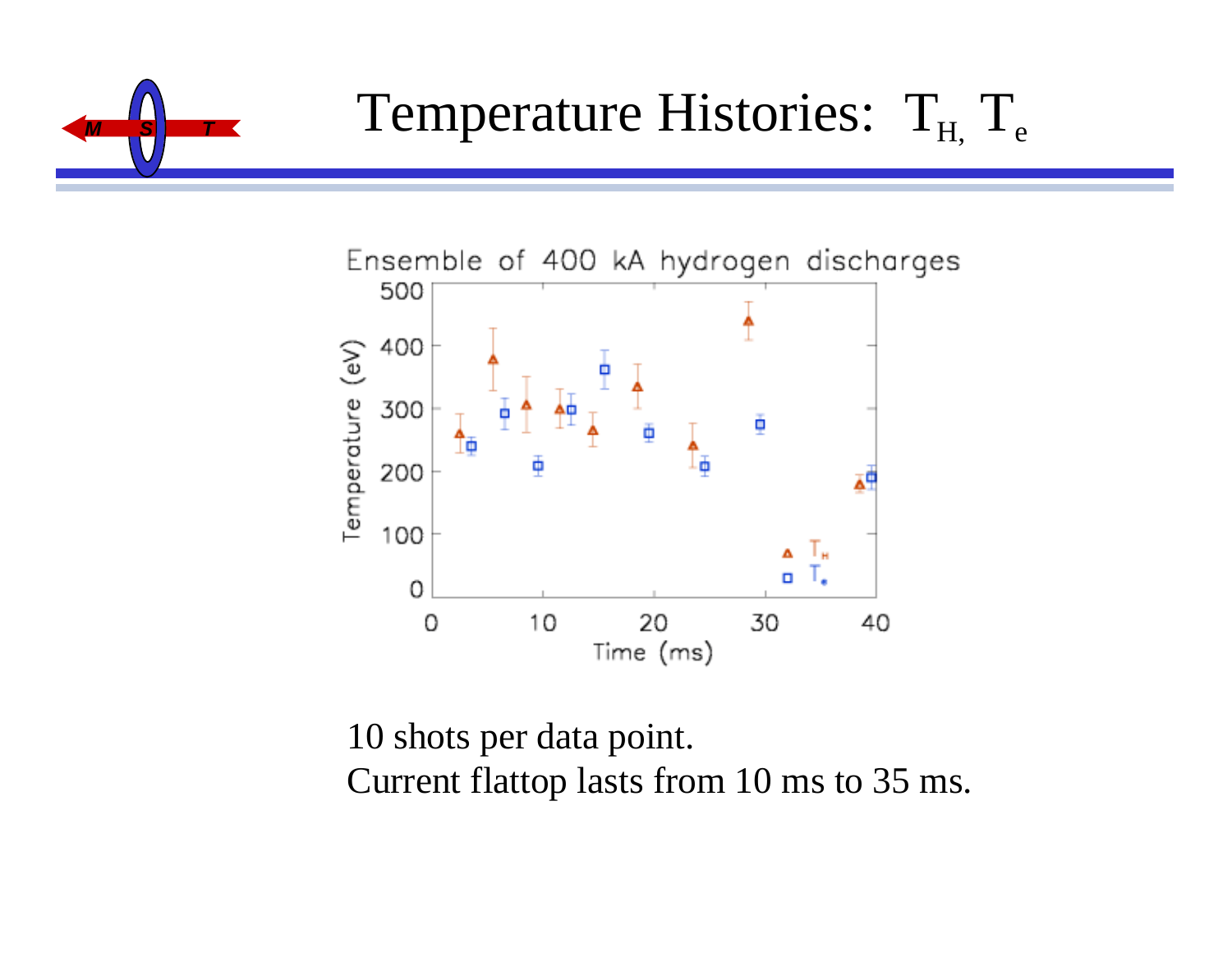



On 10 June 2000, deuterium discharges were run in the morning, and hydrogen discharges in the afternoon. The left-hand plot shows the RS spectrum from the first afternoon discharge (triangles). A two-parameter fit (solid line) gives the H and D concentrations  $(T<sub>H</sub>$  and  $T<sub>D</sub>$  are both assumed to be 200 eV). The right-hand plot shows the evolution of the fit H-to-D ratio during the afternoon.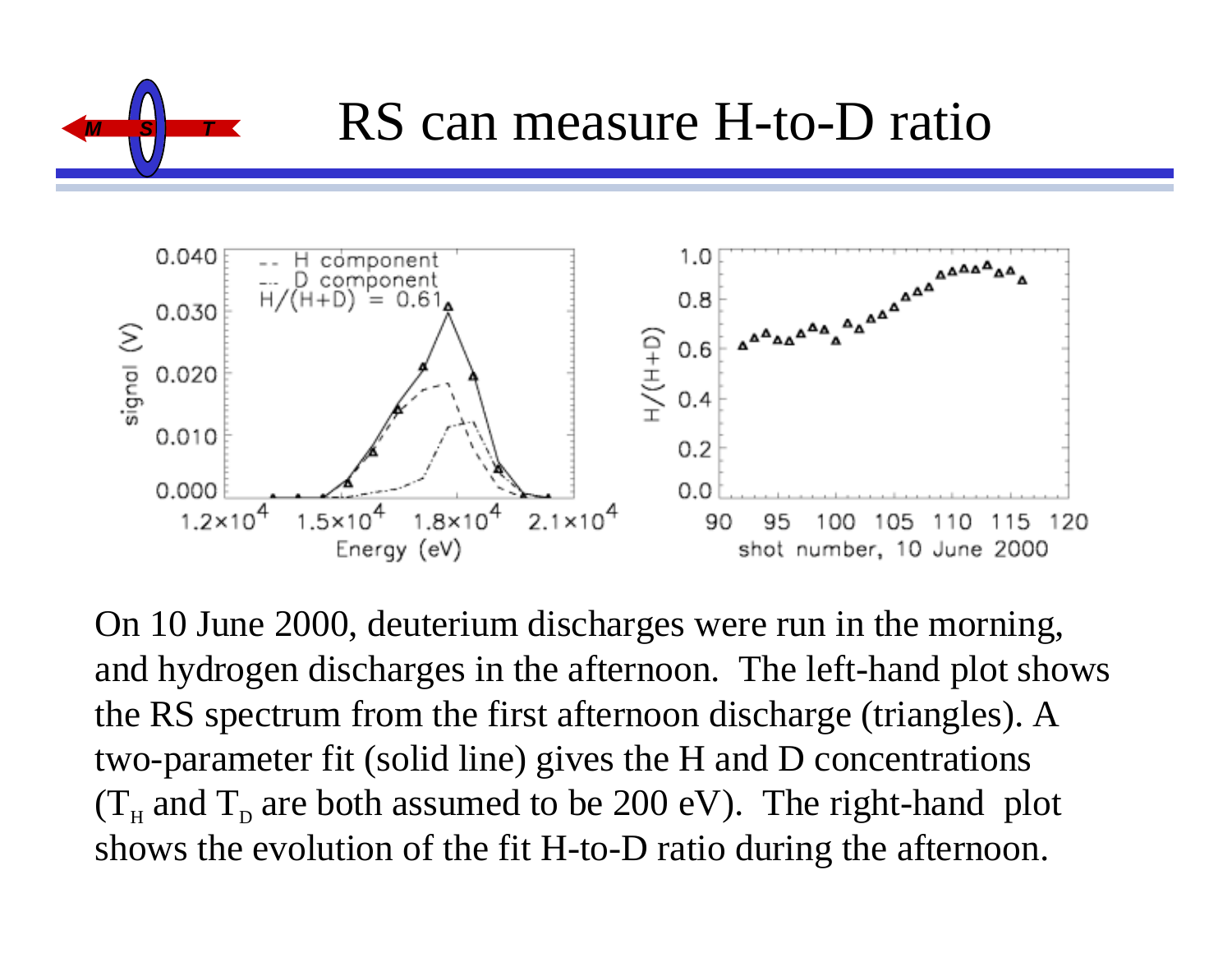

## **Conclusions and future work**

### Conclusions:

- $T_{I} \sim T_{e}$  in a wide range of conditions
- Anomalous ion heating observed at the sawtooth crash
- PPCD observed to heat electrons but not ions

### Future Work:

- Use  $T_i$  and  $T_e$  (from Thomson Scattering) as constraints on simple transport model.
- Upgrade analysis routine to include estimation of ion poloidal flow velocity (ie use both analyzers).
- Modify analyzers to improve signal-to-noise ratio.